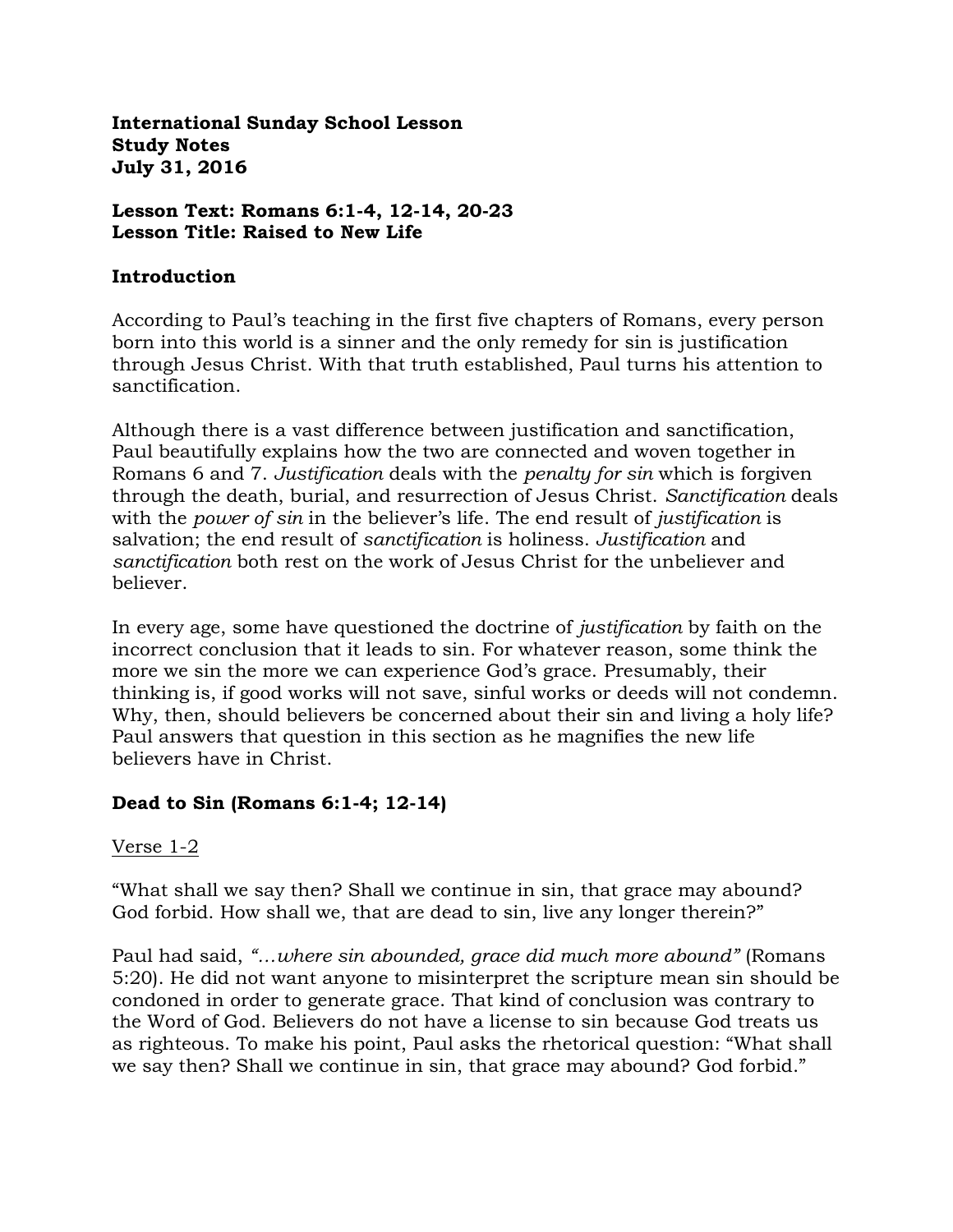"Continue" means "to stay at or with." He is referring to habitual sin. A believer can sin, but he does not live in habitual sin as he did prior to salvation (1 John 3:5-9). There are a lot of professing believers in the church and the world who want to be saved yet live however they please. Paul's answer to his question is unmistakably clear, "God forbid."

"God forbid" means "may it never be so." Paul's language here is designed to express the absurdity to even think that way. The absurdity is presented in Paul's next question, "How shall we, that are dead to sin, live any longer therein?" "We" is a reference to Paul and all repentant sinners now justified and saved by grace. Paul says, "We have died to sin." That means the old life of sin we lived is "dead," gone, perished. A Christian is a person who has "died" to sin. To "continue" to live in "sin" is a contradiction of who we are in Christ. It is a contradiction of the purposes of God's grace.

Sanctification and holy living is not found in some secret formula or set of rules established by an individual or particular denomination. A sanctified life is a life characterized by being "dead to sin."

## Verse 3

"Know ye not, that so many of us as were baptized into Jesus Christ were baptized into his death?"

At this point, Paul asks, "Know ye not…" "Know ye not" is the Greek word *agnoeo,* meaning "to understand, perceive, or consider." A person who "knows" is called a gnostic; a person who does not know is called an agnostic. To Paul, knowledge of why we deserved condemnation is the basis for holy living.

Paul seemed stunned that some believers had missed the fact "baptism into Jesus Christ" signified identification with Him in "his death." "Baptized" is the Greek word *baptize,* which means "to immerse, submerge." To be "baptized" into something is to be completely enveloped by it. "Baptized into Jesus Christ" means to be totally incorporated into Him, to become a member of His body (1 Corinthians 12:13), and to share with Him in His death, burial, and resurrection.

When Jesus Christ died on the cross, everything we were as sinful men and women was represented in Him. He became sin for us (2 Corinthians 5:21). The moment a sinner calls upon the Lord for salvation, that sinner identifies with Christ's redeeming work on the cross and His death. All the sins of the repentant sinner, past, present, and future, died with Jesus Christ on the cross. When He died, we died with Him. Therefore, it is impossible to die to sin with Christ on the cross and "continue" to habitually live in sin.

#### Verse 4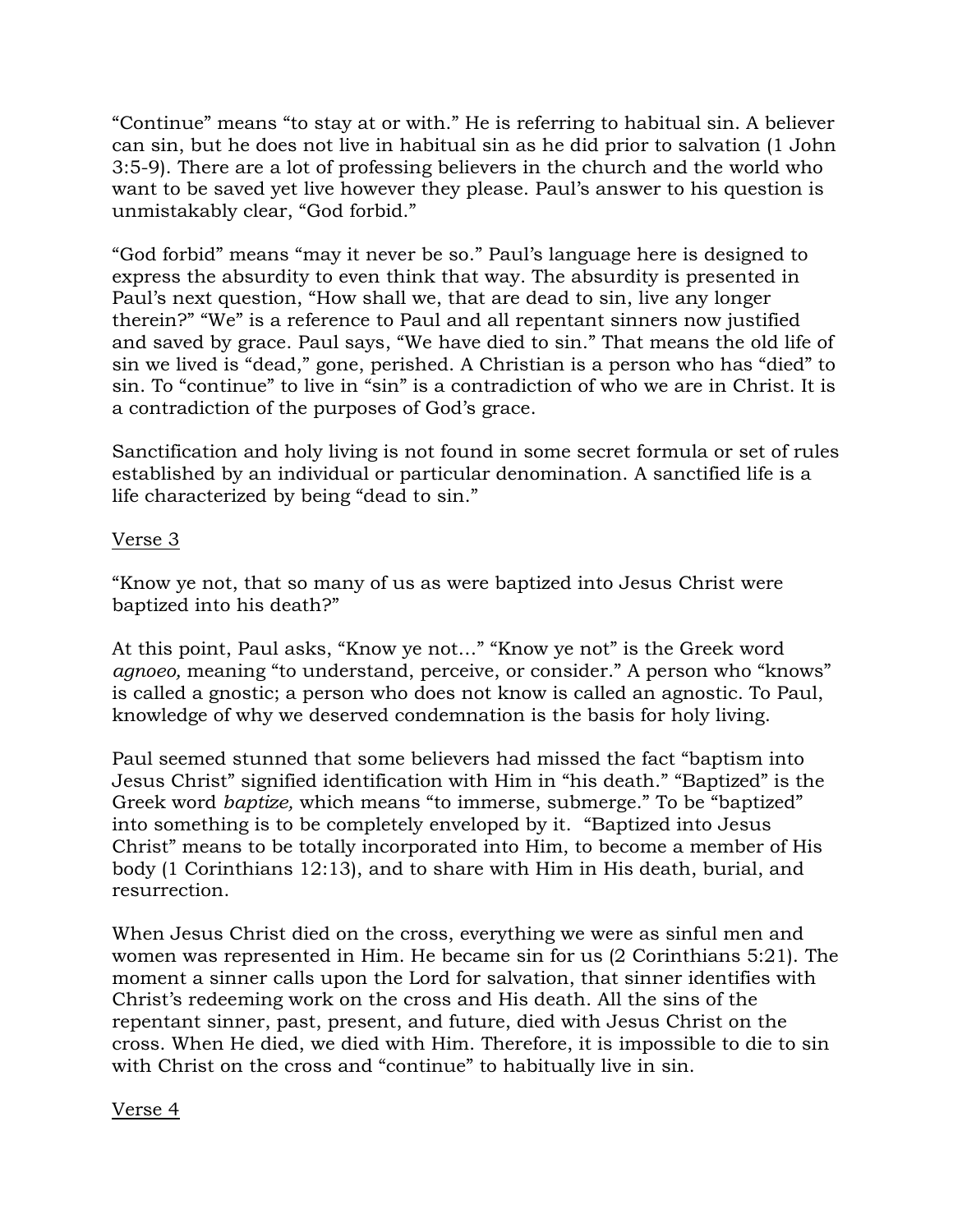"Therefore we are buried with him by baptism into death: that like as Christ was raised up from the dead by the glory of the Father, even so we also should walk in newness of life."

"Therefore" indicates Paul's next statement is a continuation of what he has just written. In other words, what he says next further explains the truth he is presenting. Because we have been "baptized into his death," we are also "buried with him by baptism into death."

"Buried with Him by baptism into death" signifies sin no longer has a judicial hold on us. This "baptism" is the same as the "baptism" in verse 3, spiritual, not water. Justification is not received through a literal sprinkling of water or immersion in water. It is received through faith alone.

"We are buried with him" means our experience is His experience. "By baptism" refers to our identification with Him. "Into death" speaks of His being enveloped by death. "That like as Christ was raised up from the dead" means the believer is raised from a dead life of sin to a new life in the same manner Christ was resurrected from the grave. "By the glory of the Father" means Christ was raised from the dead by the power of God the Father. "Even so we also" speaks about the potential every believer has now to "walk in the newness of life." Our identification with Christ's "burial" and "resurrection" means we experience the new kind of life Christ experienced when He arose and we can now conduct ourselves and live accordingly.

*Note: In verses 3 and 4, Paul uses the words "death…buried…and raised." You cannot find three words more suitable to define the difference between the old life of sin and the new life of salvation. Christ was crucified, died, and buried. He rose from the grave victorious. By placing faith in Jesus Christ, you died, were buried, and are now alive to a new life in Christ.*

Our identification through faith in Christ's death, burial, and resurrection was so we might "walk in the newness of life." This "newness of life" is not something temporary, it is permanent because Christ died once, was buried once, and was raised once. So, if you think you should "continue" to sin, think about your identification with Christ's death, burial, and resurrection.

#### Verse 12

"Let not sin therefore reign in your mortal body, that ye should obey it in the lusts thereof."

Just knowing what has been accomplished on our behalf through Christ's work on the cross is not in itself sanctification or walking in the newness of life. Before we were saved, we could not refuse sin's authority. Whether an unsaved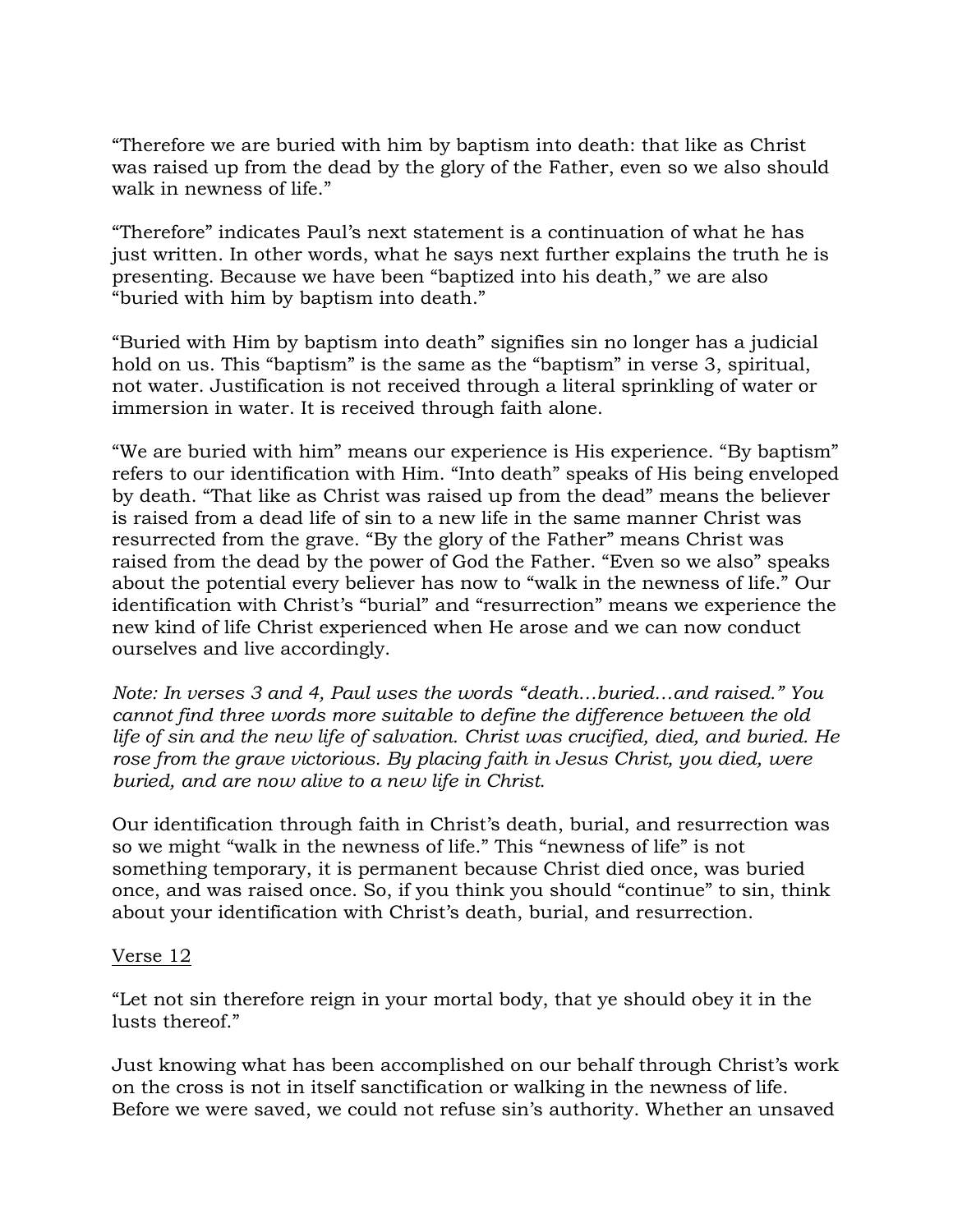person likes to admit it or not, his sinful nature reigns. But after the sinner identifies with Jesus Christ he no longer follows the course of the evil one. Once the sinner is raised from the spiritual deadness of sin to new life in Christ, he no longer has to let sin "reign" in his life.

"Let not" means once we know we are free from sin through the death, burial, and resurrection of Jesus Christ, we must "not" allow "sin" to "reign" in our "bodies." The word "reign" is used for a king to rule and to control. "Sin" is just as determined to "reign" in our lives as it did before we were saved. Although "sin" is a dethroned ruler, it is still around giving orders. But these are orders and commands the believer does not have to obey! A believer in Jesus Christ, who has the newness of life, can take the initiative to say, "I am not going to live in sin because I am now in Jesus Christ."

Please notice Paul does not say, "You should never sin," or "If you do sin you will lose your salvation and be lost again." He says, "Do not let sin reign in your mortal body." The "mortal body" is the part of us that can die. Sin operates in our flesh. Our physical bodies can become a conduit for sin if we allow it to "reign." Paul wants us to know as believers we will have a struggle with sin as long as we are in this body of flesh. If you question that truth, read and study Romans 7. Paul also wants us to know sin does not "reign" over us as believers.

### Verse 13

"Neither yield ye your members as instruments of unrighteousness unto sin: but yield yourselves unto God, as those that are alive from the dead, and your members as instruments of righteousness unto God."

Believers are not to allow our "members," (hands, feet, eyes, tongues, mind, etc.) to become "instruments of unrighteousness unto sin." "Instruments" is the Greek word *hoplon,* used to refer to "weapons of war." It is the same word *"weapon"* used in John 18:3 in reference to Judas when he came with the chief priests and Pharisees to arrest Jesus in the Garden of Gethsemane. The "members" of our physical bodies are not to be used for sinful purposes now that we have been justified.

"Yield" is the Greek word *paristemi*, meaning "to set at one's disposal, place alongside." When Paul uses the word "yield" the first time in reference to not "yielding" our bodies for "unrighteousness," he says, "Do not place yourself alongside sin." When he uses the word "yield" the second time in reference to "yielding yourselves unto God, as those that are alive from the dead…" he says, "Now that you are justified, place yourself alongside the Lord and live the life He wants you to live." If someone claims to be a Christian, the reality of their profession can be determined in reference to where they "yield" their life.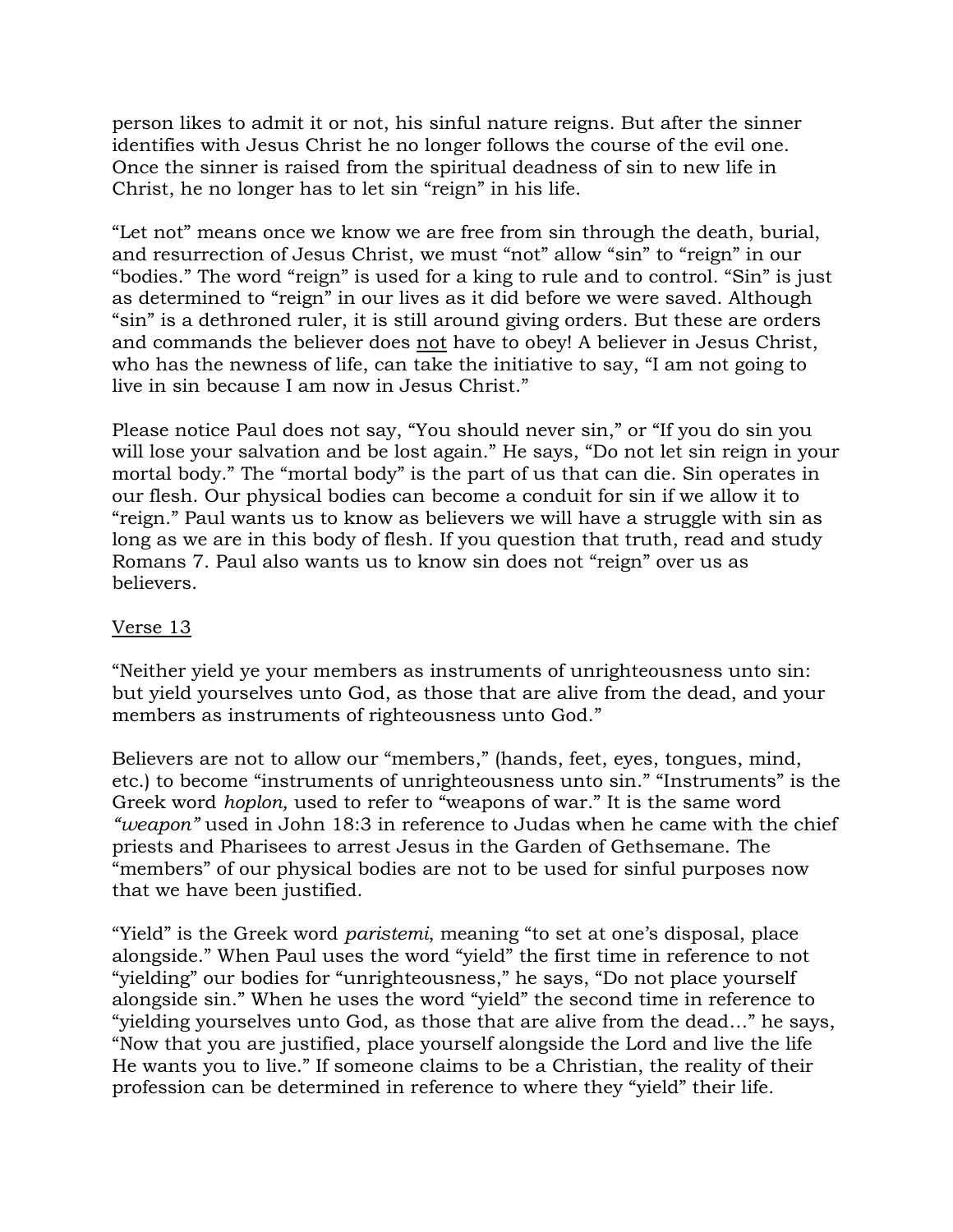## Verse 14

"For sin shall not have dominion over you: for ye are not under the law, but under grace."

"For sin shall not have dominion over you" means once we have been justified, we cannot even consider continuing to live the sinful lifestyle we lived prior to conversion. Why? Because we "are not under the law, but under grace." Believers are free from sins "dominion." "Dominion" refers to "rule, influence, or lordship."

Paul is saying, "As believers, we are not under a set of rules anymore." This verse troubles the legalists and rule setters of our day. Legalists believe Christians are kept from sinning through fear of the "law." Those who make rules for Christians to follow fit into the same category. Their conclusion is if you do not keep fear or threat of punishment over the heads of believers, they will sin. Nothing could be further from the truth.

If you are living "under grace," the "law" and man-made rules have nothing to offer you. Rules restricting behavior are irrelevant to the believer living "under grace." This, according to Paul, is the truth of new life in Christ for everyone transformed by God's amazing grace!

# **Free to Serve (Romans 6:20-23)**

#### Verse 20-21

"For when ye were the servants of sin, ye were free from righteousness. What fruit had ye then in those things whereof ye are now ashamed? for the end of those things is death."

Paul makes a statement about the sinners previous condition and then asks another rhetorical question to prompt his audience to think and look within.

First, Paul says, "For when you were the servants of sin, ye were free from righteousness." Even if you were raised in a Christian family and faithful to church, there was a point in your life at which you were a "servant of sin." That means you were a "slave" to sin. Every person born into this world is a "servant of sin," and "free from righteousness." "Free from righteousness" means you did not think or try to be righteous. Unbelievers "sin" because they want to sin. Even though they know their "sin" is causing huge problems, they keep doing it because they are sinners and do not have power to do anything about it.

Second, Paul asks, "What fruit had ye then in those things whereof ye are now ashamed? for the end of those things is death." "Those things whereof ye are now ashamed" are the sins committed prior to conversion. Paul is asking, "Did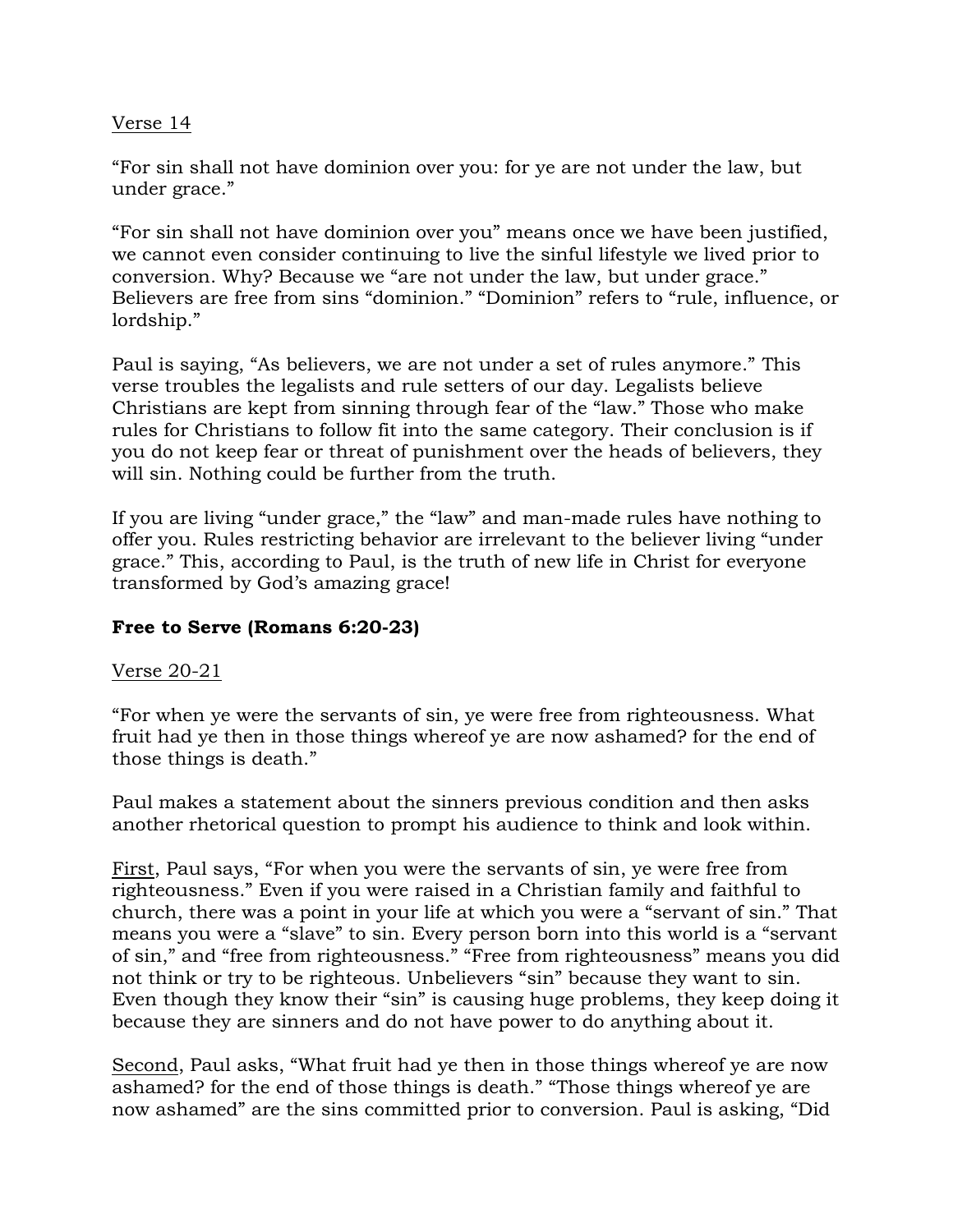the evil things you did before you were saved help you in any way?" Paul's answer is, "No. They only brought death." None of sins "fruit" is worth having.

### Verse 22

"But now being made free from sin, and become servants to God, ye have your fruit unto holiness, and the end everlasting life."

"But now" are words relating to the present life believers enjoy in Christ. These two words should remind each of us who are saved what a wonderful change had taken place in our life because of Jesus Christ. God in His mercy took each of us out from under the reign of sin and death and placed us in Christ, under the reign of grace. Believers are "now," this very moment, "free from sin" and privileged to "become servants to God."

Our old life of sin produced no "fruit" worth having. But "now" we have "fruit unto holiness, and the end everlasting life." We have "holiness" now and "everlasting life" forever. Bondage to sin has shame. Being a "servant to God" has placed us in a status of sanctification and ultimately one day being conformed to the image of Jesus Christ (Romans 8:29) enjoying everlasting life.

## Verse 23

"For the wages of sin is death; but the gift of God is eternal life through Jesus Christ our Lord."

This verse is the most well-known verse in Romans 6 and is commonly used to explain the gospel to unbelievers. However, Paul is writing this verse to believers. He masterfully concludes his answer to the rhetorical questions he has asked as to whether grace encourages sin.

At the heart of Paul's answer in this verse are three contrasts: Working for wages versus a free gift; serving sin versus serving the Lord; and, death versus life. Believers know "sin" pays a terrible wage: "death." The word "wages" was used in reference to a military soldiers pay from a dictator who cared nothing about his well-being. Believers know if we had continued in sin we were going to have it hard while alive and ultimately face eternal "death" and God's wrath forever.

"Sin" pays "wages," but God also pays wages. He offers a free "gift." "Eternal life" is not an earned benefit! At least it is not earned by you. It is a granted benefit given by God's amazing grace, earned by Jesus Christ for all those who trust in Him. "Eternal life" is received "through Jesus Christ our Lord." The believer's life is anchored in "Jesus Christ our Lord."

# **Conclusion**